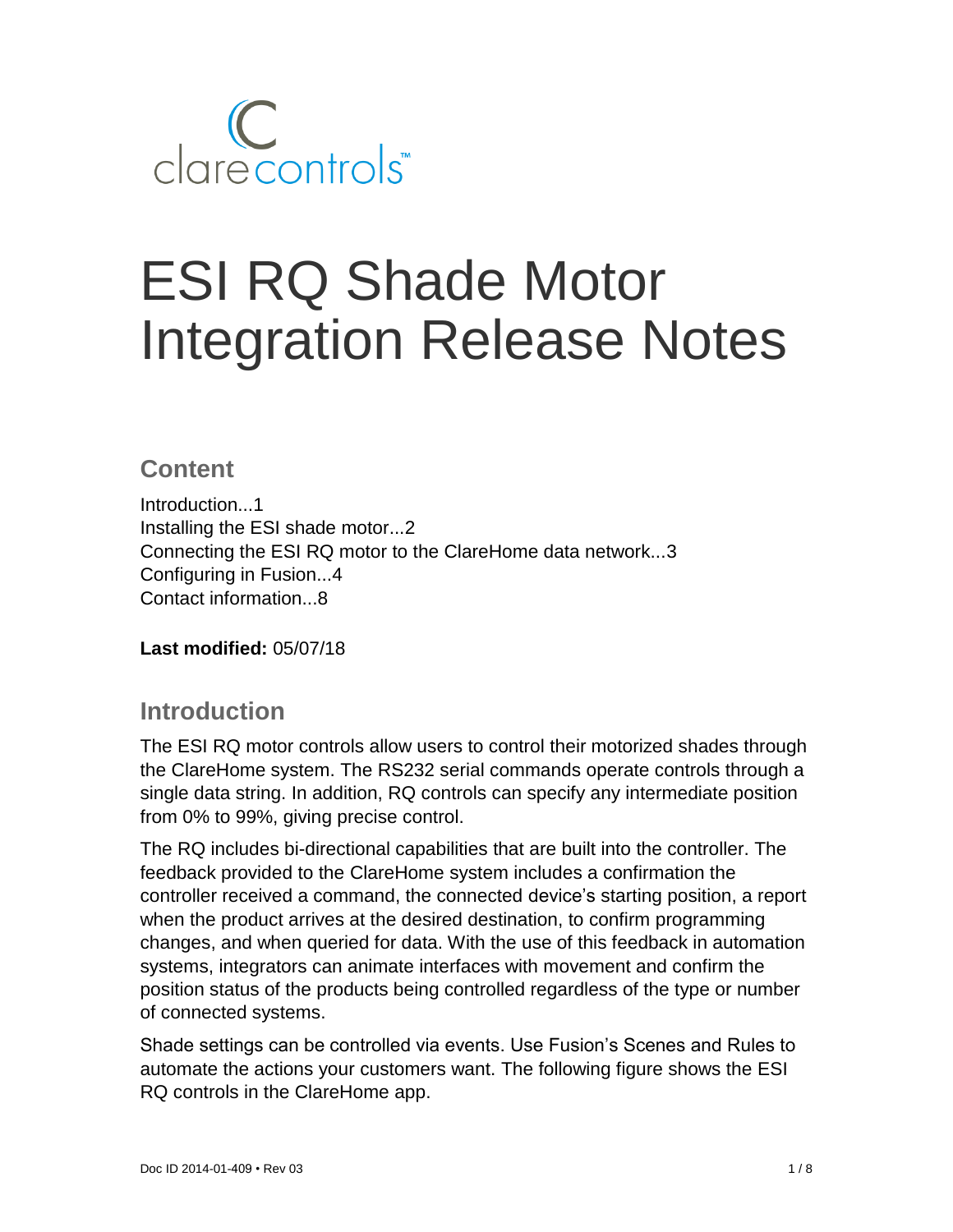**Figure 1: ESI RQ Shade icon and controls**



# **Installing the ESI shade motor**

A qualified installation technician should install the ESI shade motor. Refer to the installation instructions that came with your ESI equipment.

**Note:** When installing the equipment, your technician must assign each shade motor a numeric address. Please have the technician note the numbers he or she assigns. You will need this number when integrating then shade motor in Fusion.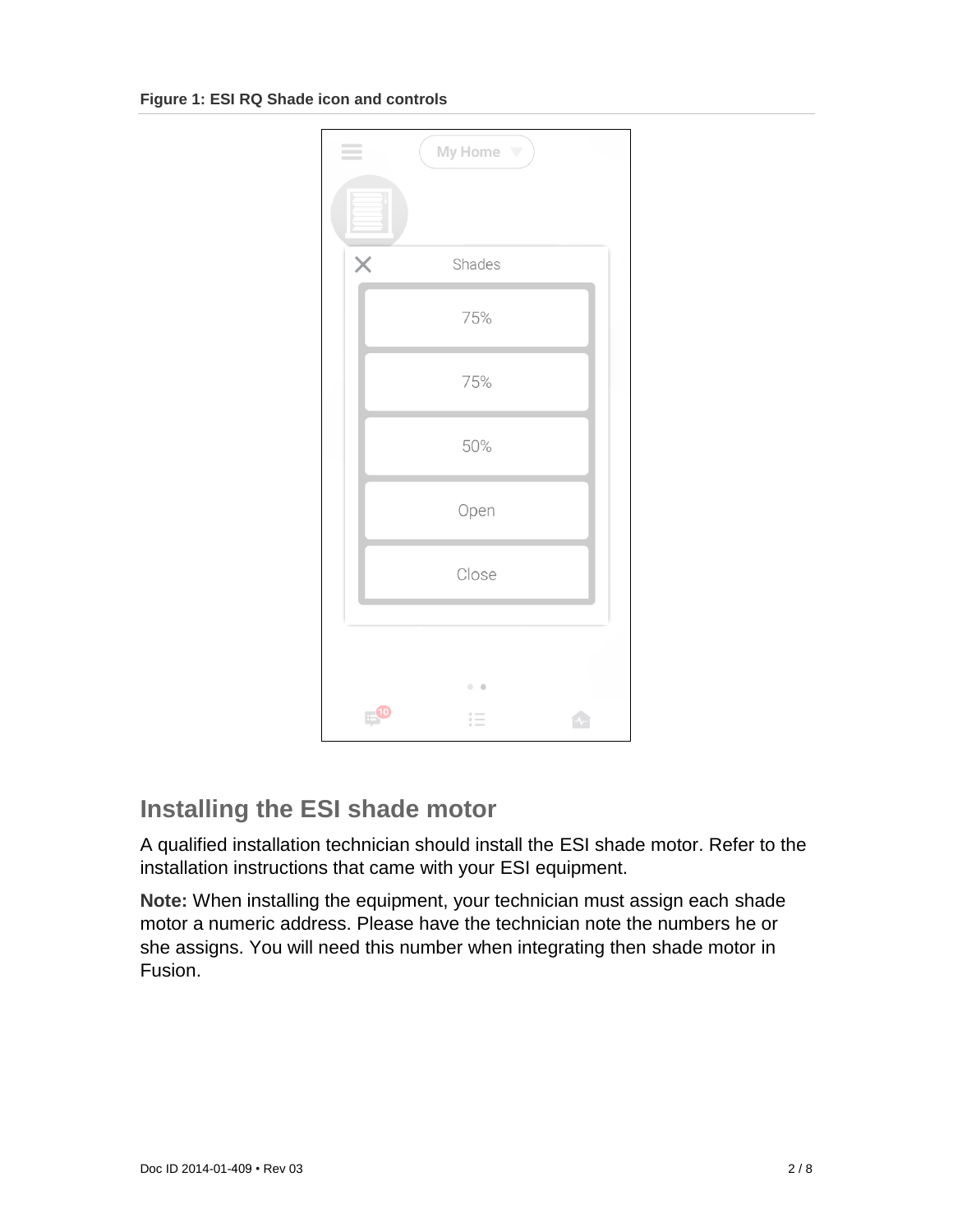# **Connecting the ESI RQ motor to the ClareHome data network**

After installing the ESI RQ shade motor, connect it to the ClareHome data network. To make the connection, you will need an IP-to-Serial adapter, such as a Global Cache' iTach device. You will also need an ESI RQ Bridge Automation Interface device and the ESI Bus Splitter device, if you are installing multiple shade motors.

**To connect ESI RQ shade motors to the ClareHome data network:**

- 1. Attach one end of a Cat 5 networking cable to a port on the ClareHome data network, and then attach the other end of the cable to RJ-45 jack on the IP-to-Serial adapter. See Figure 2.
- 2. Using an RS-232 cable, connect the IP-to-Serial device (Global Caché iTach) to the ESI RQ Bridge Automation Interface device.
- 3. Using an RJ11 cable, connect the ESI RQ Bridge to the ESI Bus Splitter.

**Note:** If you are only installing one shade motor, you do not need the ESI splitter. You can connect the shade motor directly to the ESI RQ Bridge.

4. Connect the ESI Bus Splitter to the ESI RQ motors for the shades in your project.





## **Setting the serial parameters in the serial device adapter**

To ensure proper communication between the ESI RQ shade motor and the ClareHome system, you must configure your IP-to-Serial adapter with the following settings. Be sure to follow the manufacturer's instructions included with the device.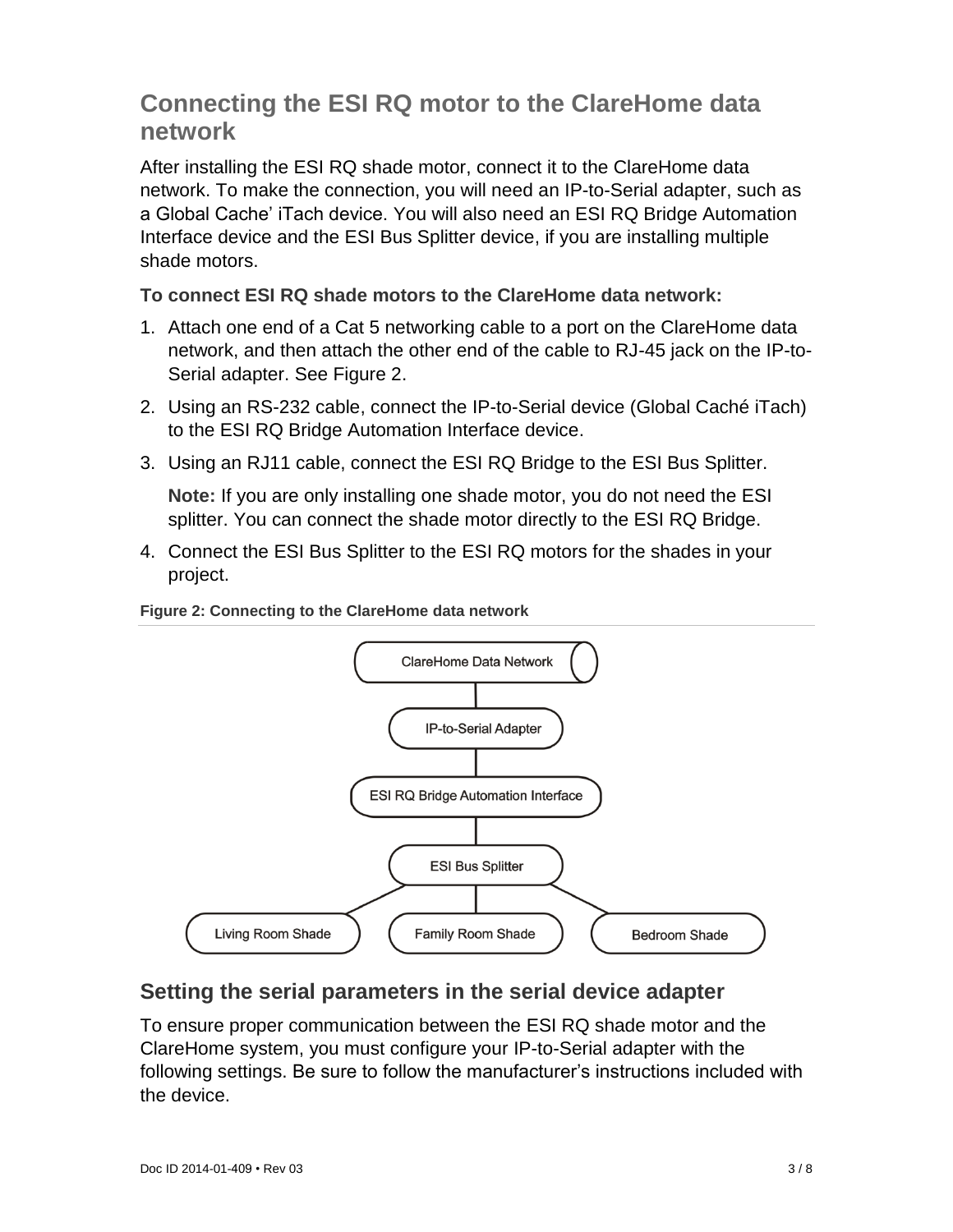**Table 1: Serial adapter settings**

| <b>Serial Parameter</b> | <b>Setting</b> |
|-------------------------|----------------|
| <b>Baud Rate</b>        | 9600           |
| Data Bits               | 8              |
| Parity                  | None           |
| <b>Stop Bits</b>        |                |
| Handshake               | No handshaking |

**Note:** To configure the serial adapter, follow the manufacturer's instructions included with the device.

# **Configuring in Fusion**

Once you have installed your ESI RQ shade motor, you must add and configure it in Fusion. This includes defining the parent and child devices. Follow the steps below to configure your ESI RQ shade motor in Fusion.

**To add an ESI RQ device in Fusion:**

1. Click the **Devices** tab, and then click the **New Device** button to display the Select Template dialog.

| type filter text                           |    |
|--------------------------------------------|----|
| <b>CI</b> Access<br>þ                      |    |
| <b>IN CCTV</b>                             |    |
| Climate<br><b>76<sup>°</sup></b>           |    |
| <b>Entertainment IP Devices</b><br>ū.      |    |
| <b>Entertainment IR Devices</b><br>Ō.<br>b |    |
| <b>Entertainment Serial Devices</b><br>o.  |    |
| <b>K</b> Fireplace<br>þ                    |    |
| Lighting                                   |    |
| <b>Music</b>                               |    |
| Pool                                       |    |
| <b>A</b> Security<br>Þ                     |    |
| Shades                                     |    |
| Shade Controller                           |    |
| ECI - All Models (IR)                      |    |
| <b>ESI RQ Procol Shade Motors</b><br>⊟     |    |
| S Sena - RHIO232 (IP)                      |    |
| Shade Controller (IR)                      |    |
| 4<br>Ш                                     | Þ. |

2. Expand the Shades folder, and then select ESI RQ Procol Shade Motors from the list.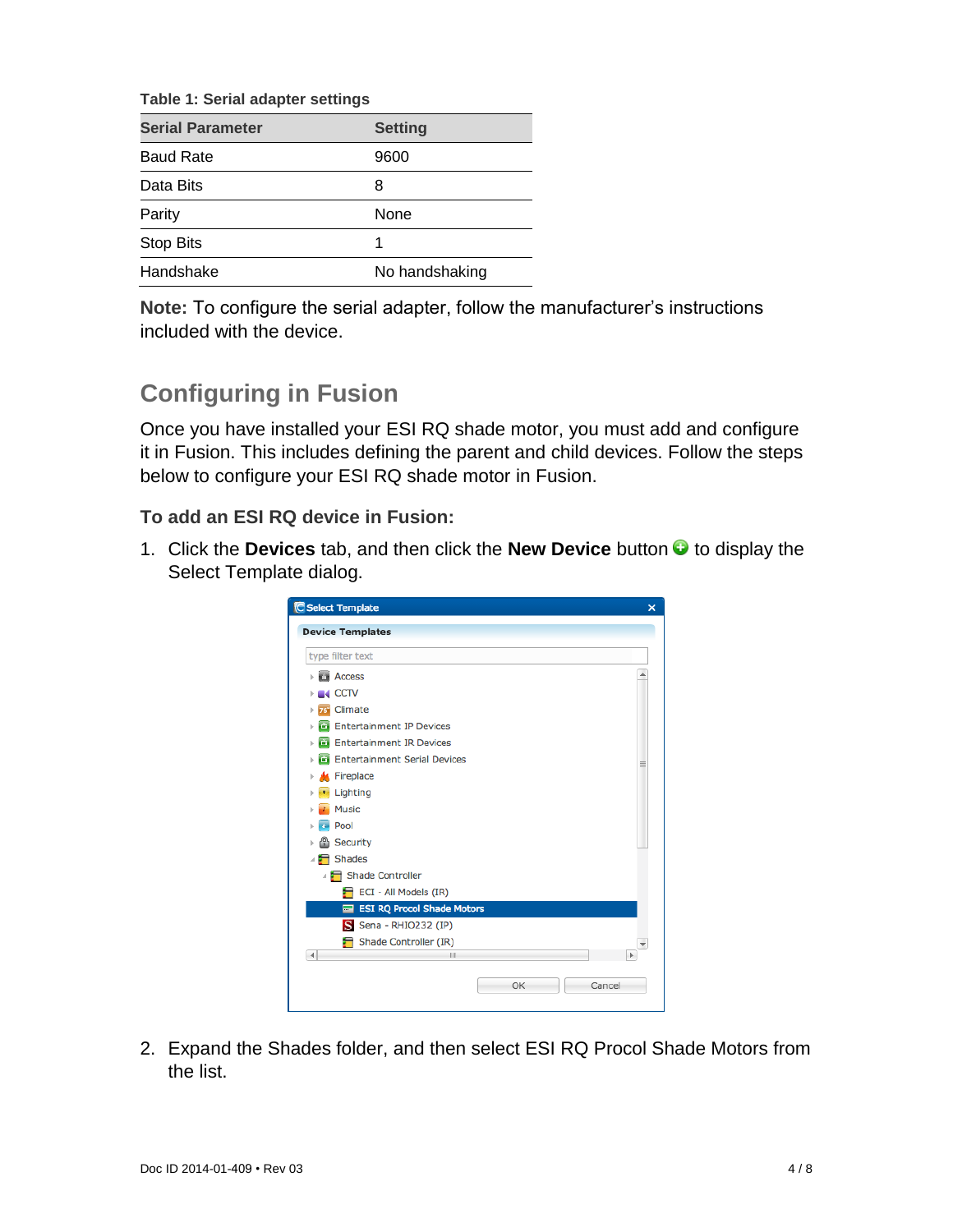3. In the Device Wizard, enter the number of shade motors that you are adding to your project, and then click **OK**.

|                      | C ESI RQ Procol Shade Motors - Device Wizard |   |    |                         |
|----------------------|----------------------------------------------|---|----|-------------------------|
| Child devices to add |                                              |   |    |                         |
| Shade Motor 1        |                                              | Ê |    | Minimum: 1 Maximum: 255 |
| Remaining            | 254                                          |   |    |                         |
|                      |                                              |   | Ok | Cancel                  |

4. In the Details tab's **Name** field, enter a name for your ESI RQ parent device.

| $\equiv$ Shade Motor $\chi$      | $=$ $E$                                              |
|----------------------------------|------------------------------------------------------|
|                                  | <b>HK52</b>                                          |
| Configure Test<br><b>Details</b> |                                                      |
| $Icon: \blacksquare$             |                                                      |
|                                  | Name: ESI RQ Shade Motor                             |
| Manufacturer: ESI                |                                                      |
| Model Number: RQ Protocol        |                                                      |
|                                  | Master Template: Shade Motor Change Device Template  |
|                                  | Types: Shade Keypad, summary, Shade Controller, iPad |
| Notes:                           |                                                      |
| Version: $1.0.0$                 |                                                      |
| <b>Last Modified</b>             | 2013/12/12 11:16                                     |

5. Click the **Configuration** tab.

| F *ESI RQ Procol Shade Motors (device) & |           |           | $=$ $F$                                                                        |
|------------------------------------------|-----------|-----------|--------------------------------------------------------------------------------|
|                                          |           |           | $R$ $R$ $R$ $R$ $R$                                                            |
| Details Configure Test                   |           |           |                                                                                |
| <b>Configuration Properties</b>          |           |           | $-0o$                                                                          |
| Name                                     | Value     | Mandatory | <b>Description</b>                                                             |
| ▲ Network Controller                     |           |           |                                                                                |
| <b>Network Address</b>                   | 127.0.0.1 | yes       | This is a device configuration property used by ALL HDM adapters that needs to |
| <b>Network Port</b>                      | 4999      | yes       | This is a device configuration property used by ALL HDM adapters that needs to |
|                                          |           |           |                                                                                |
|                                          |           |           |                                                                                |
|                                          |           |           |                                                                                |
|                                          |           |           |                                                                                |
|                                          |           |           |                                                                                |
|                                          |           |           |                                                                                |
|                                          |           |           |                                                                                |
|                                          |           |           |                                                                                |

- 6. Enter values in the following fields:
	- **Network Address:** The device's IP address.
	- **Network Port:** The serial port number for the IP-to-Serial device connecting the ESI RQ shade motor with the ClareHome data network.
- 7. Click the **Save** button ...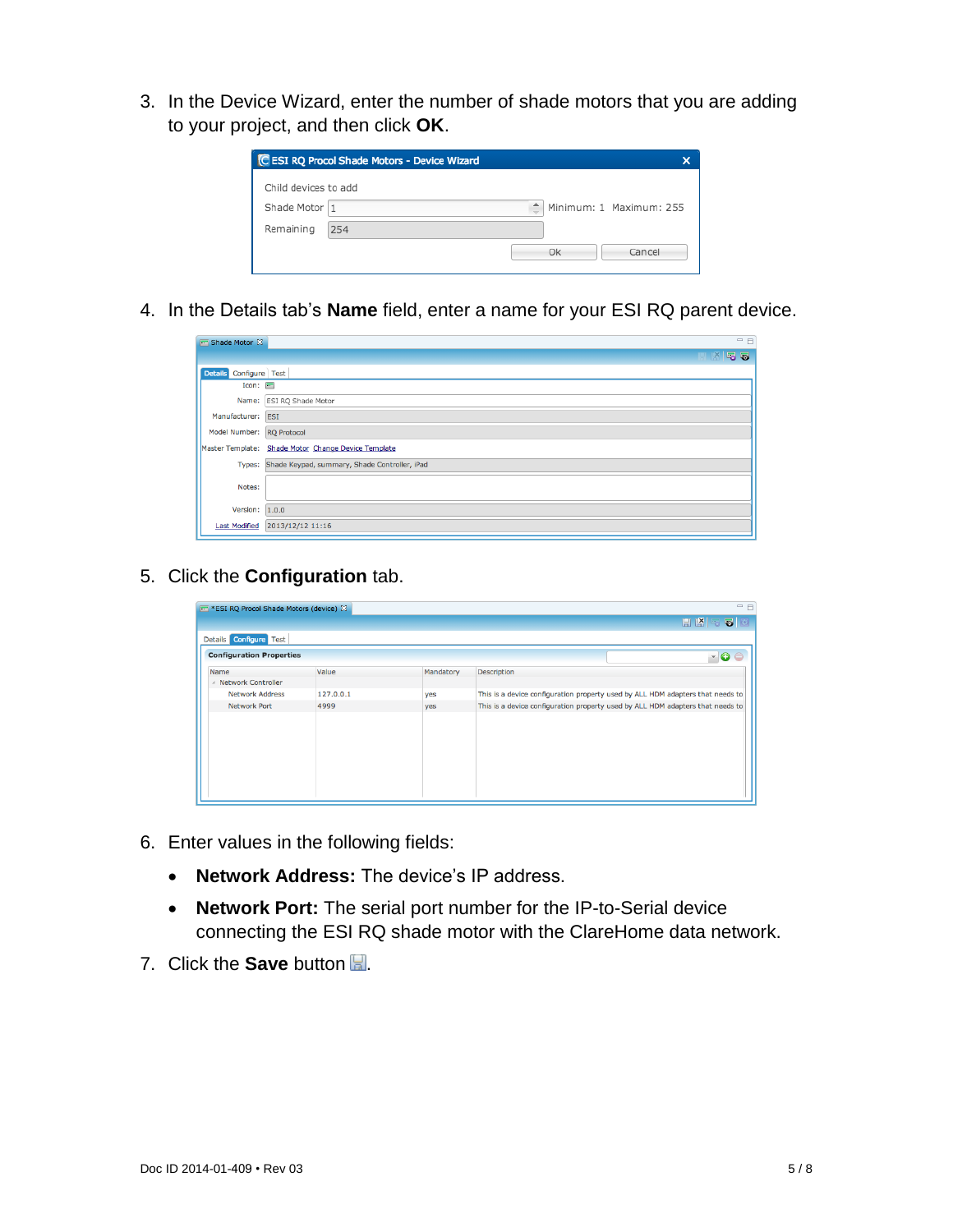#### **Naming the shade motor**

Once you have created your shade motors, you must name them.

#### **To name a shade motor:**

1. Return to the Devices tab, and then double-click the first shade motor to display its Details tab.

| Devices <b>3</b> Services <b>3</b> Scenes <b>4</b> Rules |                        |                                              |                          |            | $=$ $F$                       |
|----------------------------------------------------------|------------------------|----------------------------------------------|--------------------------|------------|-------------------------------|
|                                                          |                        |                                              | ≞ ● च थ<br>60            |            | <b>BBBFF9</b>                 |
| Filter:                                                  | <b>B</b>               |                                              | Find:                    |            | ₩                             |
| Name                                                     | App Module             | Device Type                                  | <b>Physical Location</b> |            | Manufacturer Model Number     |
| <b>B13B10</b>                                            | <b>CCTV</b>            | <b>IP Cameras</b>                            |                          |            | Clare Controls Non-PTZ Models |
| △ 图 ESI RQ Shade Motor                                   | Shades, User Interface | Shade Keypad, summary                        |                          | <b>ESI</b> | <b>RQ Protocol</b>            |
| <b>E. Living Room Shade</b>                              |                        | Shades, User Interface Shade Keypad, summary |                          | <b>ESI</b> | <b>RQ Protocol</b>            |
|                                                          |                        |                                              |                          |            |                               |
|                                                          |                        |                                              |                          |            |                               |
|                                                          |                        |                                              |                          |            |                               |
|                                                          |                        |                                              |                          |            |                               |
|                                                          |                        |                                              |                          |            |                               |
|                                                          |                        |                                              |                          |            |                               |
|                                                          |                        |                                              |                          |            |                               |
|                                                          |                        |                                              |                          |            |                               |
| $\vert$ 4                                                | <b>III</b>             |                                              |                          |            | $\,$                          |

2. Enter a name for this shade motor.

In our example, the first shade is named "Living Room Shade."

| Shade Motor X             | $=$ $E$                                              |
|---------------------------|------------------------------------------------------|
|                           | <b>HK52</b>                                          |
| Details Configure Test    |                                                      |
| $Icon: \blacksquare$      |                                                      |
| Name:                     | <b>Living Room Shade</b>                             |
| Manufacturer: ESI         |                                                      |
| Model Number: RQ Protocol |                                                      |
|                           | Master Template: Shade Motor Change Device Template  |
|                           | Types: Shade Keypad, summary, Shade Controller, iPad |
| Notes:                    |                                                      |
| Version: 1.0.0            |                                                      |
| <b>Last Modified</b>      | 2013/12/12 11:16                                     |

3. Click the **Configure** tab, and then in the Value field, enter the shade motor's number.

| Shade Motor &                           |            |           |                                                              | $=$ $F$     |
|-----------------------------------------|------------|-----------|--------------------------------------------------------------|-------------|
|                                         |            |           |                                                              | <b>HKF5</b> |
| <b>Configure</b> Test<br><b>Details</b> |            |           |                                                              |             |
| <b>Configuration Properties</b>         |            |           |                                                              | - 00        |
| Name                                    | Value      | Mandatory | Description                                                  |             |
| <b>Blinds</b>                           |            |           |                                                              |             |
| <b>Address</b>                          | <b>WHO</b> | yes       | Motor address of the device, ignored for network controllers |             |

4. Repeat steps 1 through 3 for each additional shade motor in your project.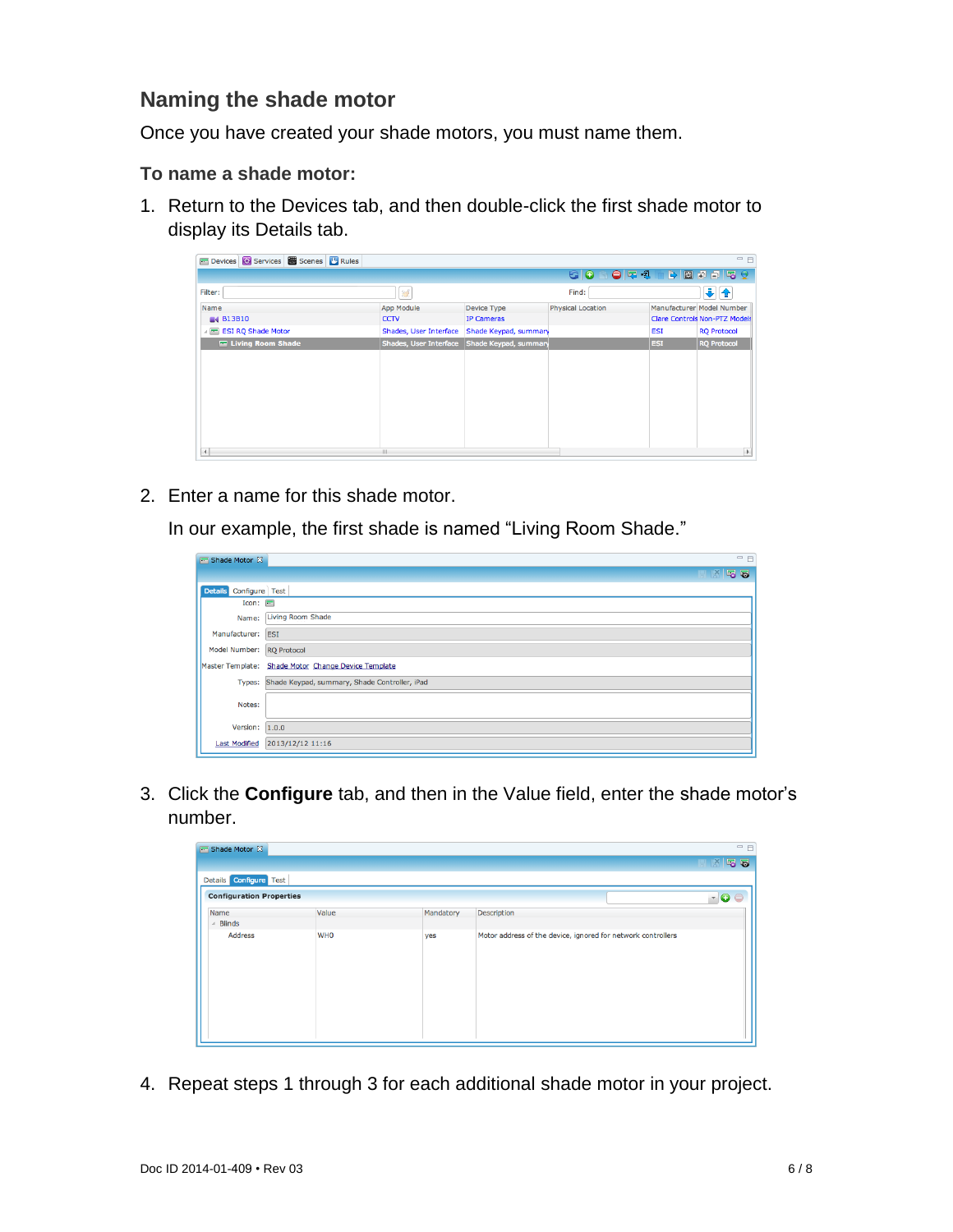#### **Creating a service for each shade motor**

1. On the Configure tab, click the **New Service Instance** button **to** to display the Create Service dialog.

|    |        | $\boldsymbol{\mathsf{x}}$ |
|----|--------|---------------------------|
|    |        |                           |
|    |        |                           |
|    |        |                           |
|    |        |                           |
| OK | Cancel | Open Wizard               |
|    |        |                           |

- 2. In the Service Name field, enter a name for your service. This is the name that appears on the customer's iDevice – for example, Living Room Shade.
- 3. Click **Open Wizard** to display the Service Instance dialog.
- 4. Click **Shade Service**, and then click **Next**.

Fusion displays the Edit Service Instance Devices tab and auto-populates the control points.

| Service <b>Devices</b>                                                                                                              |                                             |                       |     |
|-------------------------------------------------------------------------------------------------------------------------------------|---------------------------------------------|-----------------------|-----|
| $\odot$ Compatible $\bigcirc$ Selected (1) $\bigcirc$ All<br>type filter text<br>Unassigned Devices<br>A ESI RQ Procol Shade Motors | Req. - Control Point<br>ScreensControl<br>兼 | Device<br>Shade Motor | Use |
| √ Living Room Shade                                                                                                                 |                                             |                       |     |

- 5. Click **Finished**.
- 6. Repeat steps 1 through 5 for each shade motor in your project.
- 7. When done, deploy your project.

#### **Creating scenes**

After configuring your ESI RQ shade motor in Fusion, you can create scenes that automate the actions your customers want, such as raising and lowering the shades. Use Fusion's Scenes and Rules options to create the scenes that will render on your customers' mobile devices. Refer to the *Fusion Configuration Tool Administrator Guide* for more information about creating scenes and rules.